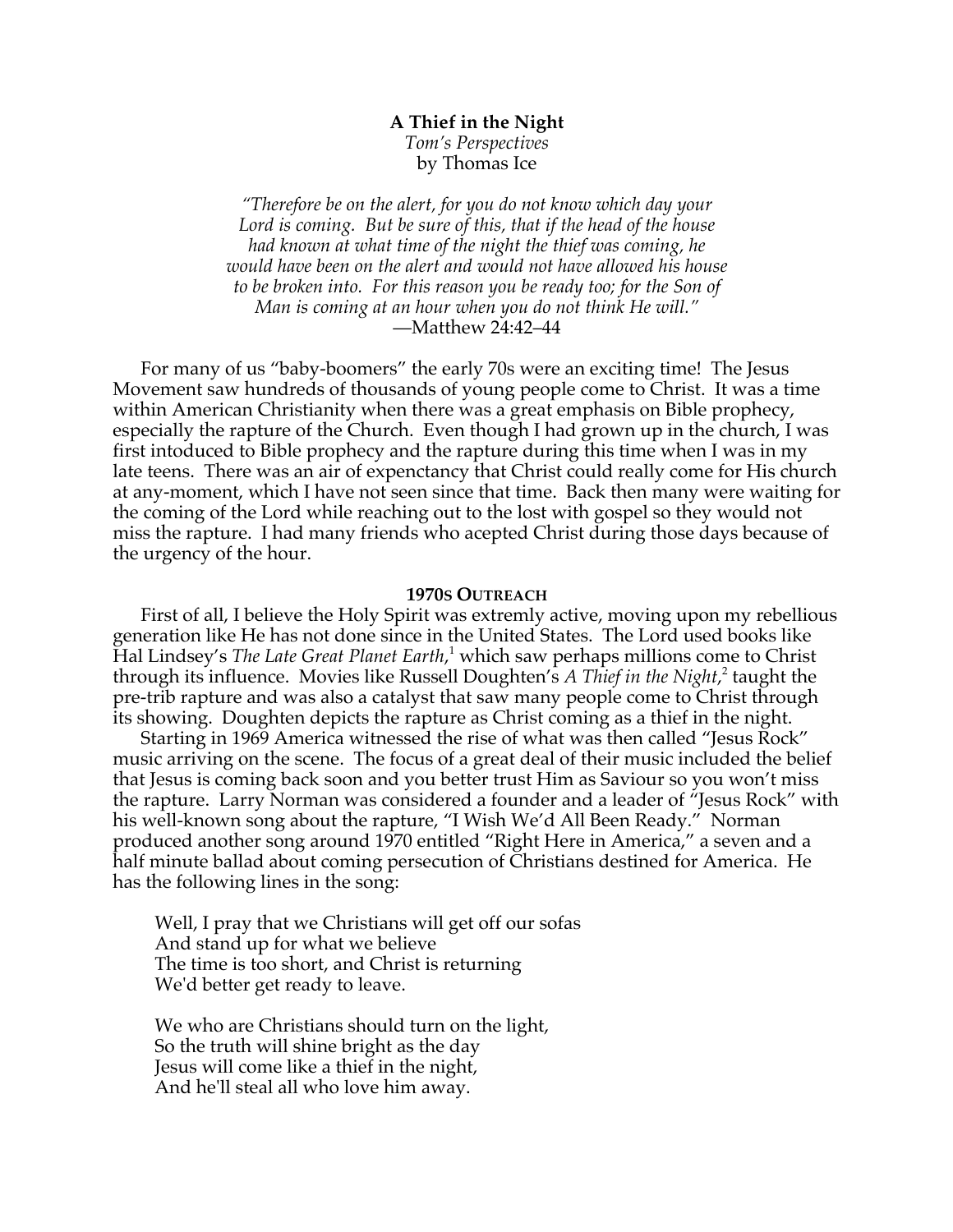The lyrics also view Christ's coming at the rapture as "a thief in the night." For me this raises the question of whether the rapture is ever directly associated with the "thief in the night" motif.

## **BIBLICAL USAGE**

The "thief" idea in relation to a coming of Christ is used seven times and only in the New Testament (Matt. 24:43; Lk. 12:39; 1 Thess. 5:2, 4; 2 Pet. 3:10; Rev. 3:3; 16:15). Christ uses "a thief coming in the middle of the night" in the faithful householder illustration presented in Matthew and Luke (Matt. 24:43; Lk. 12:39). Neither of these texts refer to the rapture of the church; instead, both contexts support the notion that Christ's coming speaks of the second coming. In these passages Jesus speaks to the nation of Israel during the time of the seven-year tribulation when the faithful Jewish believer of that time will be watching for the Lord's return, unlike those who were not looking for the coming of Messiah at His first coming.

As we move chronologically through the New Testament canon, we arrive at a major passage in Paul's writing that twice refers to a thief coming in the night (1 Thess. 5:2, 4). 1 Thessalonians 5:1–11 is a section following the previous paragraph (1 Thess. 4:13–18) where Paul speaks of the rapture (1 Thess. 4:17). Paul uses the transitional Greek phrase *peri de* "now as to" in verse one as he shifts from the prophetic subject of the rapture to "the day of the Lord." John MacArthur explains the significance of this term as follows: "Paul used familiar Greek words here to indicate a change of topics within the same general subject of prophecy (cf. 4:9, 13; 1Co 7:1, 25; 8:1; 12:1; 16:1). The expression here points to the idea that within the broader context of the end time coming of the Lord Jesus, the subject is changing from a discussion of the blessings of the rapture of believers to the judgment of unbelievers."3

It should be noted that Paul clearly identifies his topic as "the day of the Lord," which "will come just like a thief in the night" (1 Thess. 5:2b). The rapture is not spoken of as coming like a thief in the night. Verse three tells us it will be those who are saying, "'Peace and safety!' then destruction will come upon them suddenly like birth pangs upon a woman with child; and they shall not escape." The unbelievers, who are said to be "of the darkness," are the ones who will be caught off-guard and unprepared by God's wrath during the tribulation. In fact, verse nine reminds believers that they will not experience the wrath of God during the tribulation when it says, "For God has not destined us for wrath, but for obtaining salvation through our Lord Jesus Christ." The means of deliverance from God's wrath will be the rapture of the church spoken of by Paul at the end of chapter 4.

The thief imagery is also used in 2 Peter 3:10 where the day of the Lord is Peter's subject. This passage is clearly not a reference to the rapture, since it says, "the heavens will pass away with a roar and the elements will be destroyed with intense heat, and the earth and its works will be burned up."

The final two references to the thief motif occur in Revelation 3:2 and 16:15. Jesus is speaking directly to the carnal church of Sardis whom He tells to wake-up from their spiritual slumber and repent. "If therefore you will not wake up, I will come like a thief, and you will not know at what hour I will come upon you." This passage is certainly not related to the rapture but to a promise of judgment to those who do not repent within the church.

Revelation 16:15 is a parenthetical statement that occurs between the sixth and seventh bowl judgments. Thus, eighteen of the nineteen tribulation judgments have taken place. Since the final bowl judgment is associated with and preparation for